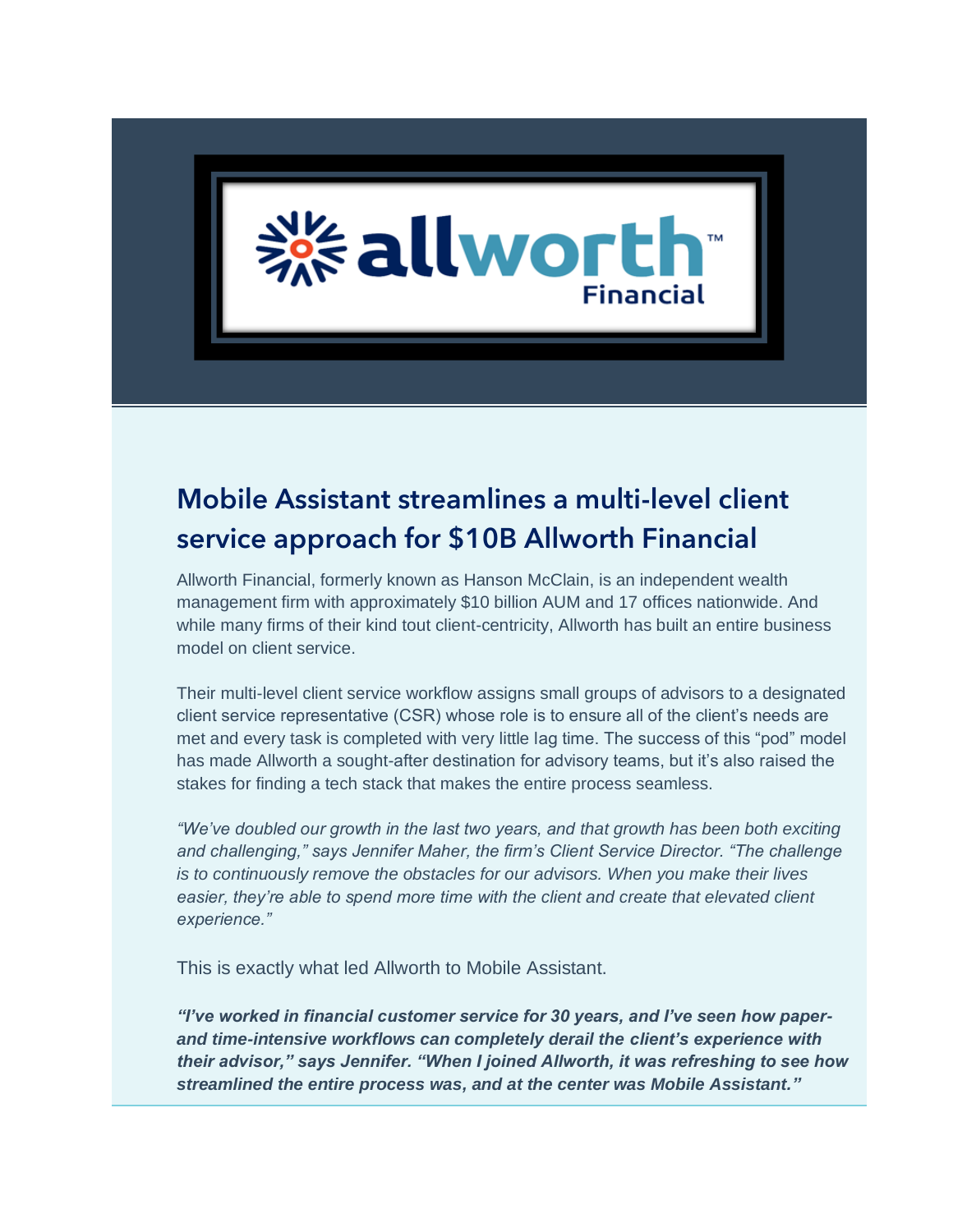

## An Evolved Dictation-Driven Client Experience

Allworth doesn't joke around when it comes to efficient, scalable workflows.

The team first added Mobile Assistant to its tech stack in 2016 to help streamline the note taking and note archival processes. Over the years, the client service teams have fully integrated the solution into their workflows for task management and client follow-up.

They are trained to open Mobile Assistant before every meeting, and once they receive the dictation, it's uploaded into Salesforce and emailed to their CSR so they can review and execute on any tasks that need to be taken care of.

For one advisor group within Allworth, RAA, the addition of **Mobile Assistant Templates** has been a significant game-changer to both their internal and client communication processes. After introducing the Template innovation to the platform in 2019, Mobile Assistant worked closely with the RAA team to design customized templates that fit the needs of the organization and the advisors. Using these note-taking templates, the advisors saw an immediate improvement in the structure and organization of client notes, while dramatically reducing the number of tasks and prospect opportunities that could potentially slip through the cracks.

In addition to RAA, advisor teams all across the country have taken advantage of Mobile Assistant Templates and seen firsthand the impact it can make on their overall efficiency.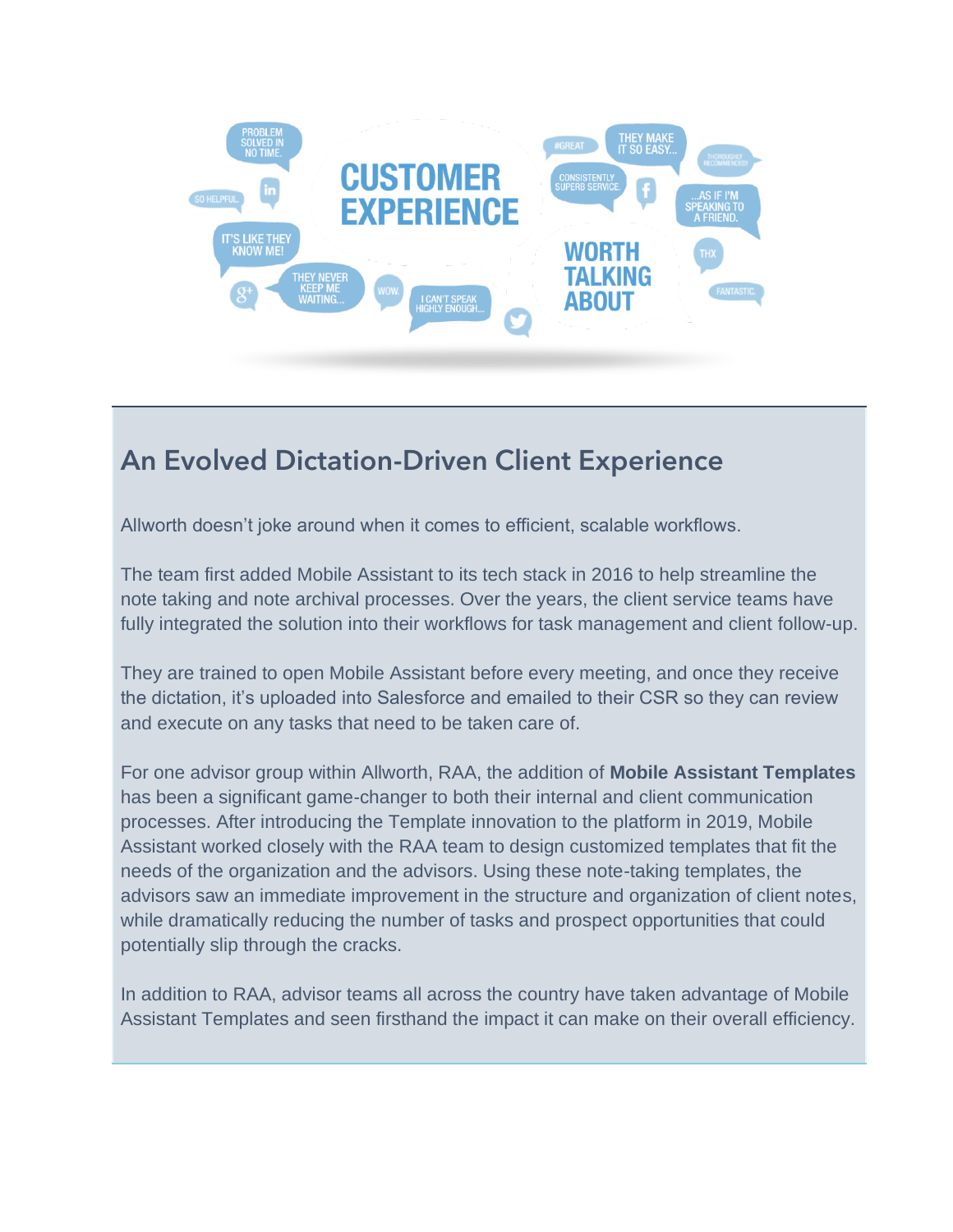

**No Lag Time** One of the greatest value-adds to the advisors<br>
No Lag Time<br>
No Lag Time and CSR's is the speed and accuracy of the client meeting notes. Mobile Assistant's real, human dictation specialists leverage the Templates as well, so that notes are recorded quickly, accurately, and in the same format each and every time. When advisors get the notes back, they're already outlined and formatted so that their CSR's can begin following up on the tasks at hand.

> *"There is barely any lag time with Mobile Assistant. Our advisors are trained to leave their dictation right away, and the CSR team is immediately following up with what the clients need. This is a HUGE part of the process for us," says Leon Verriere, Director of IT Infrastructure at Allworth."*

#### **Better Team Communication**



Another major value-add for Allworth is the communication and workflow for its advisor teams who sit across their 17 offices nationwide. With easy-to-read templates, CSR's can quickly scan and identify areas that require more information or clarity from the advisor.

*"CSR's can follow up with the advisor almost immediately, no matter where they are. Because the notes look the same way every time, it makes it really easy for the CSR to say, 'Can you give me more information?' or, 'This doesn't look right,'" says Leon***.**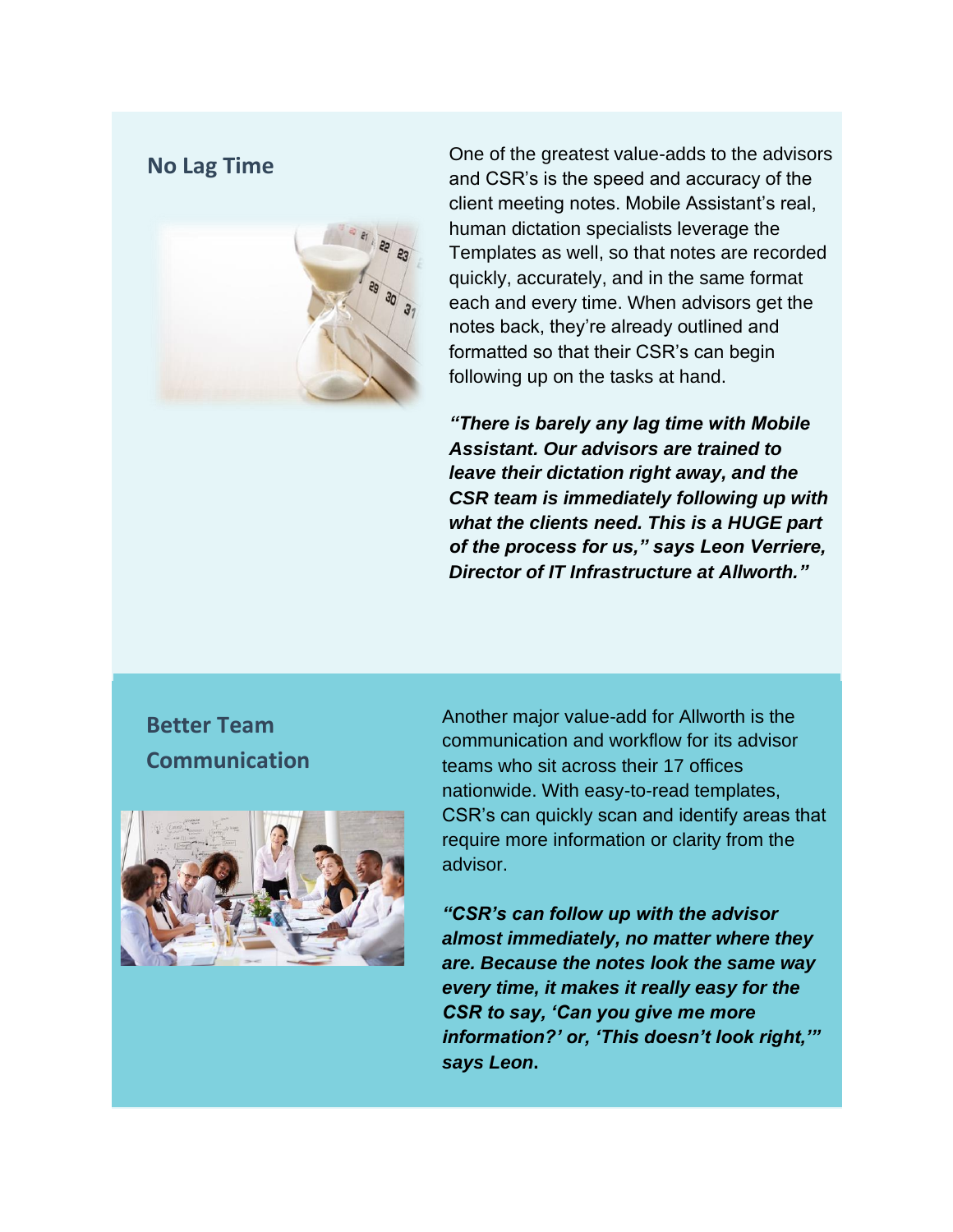**Advisor Value-Add: Consistent Support in a Volatile Year**



2020 brought concerns and challenges for everyone, and as the markets faced extreme volatility in the face of a global pandemic, advisors at Allworth naturally saw an uptick in client meetings.

*"Mobile Assistant got a lot of volume in 2020 as our advisors proactively reached out to clients. Throughout all of this volatility, CSR's were able to stay organized and diligent with follow-up tasks and our clients ultimately felt supported because their needs were being met in a timely manner," said Jennifer.*

#### **An Advisor Recruitment Tool**



As Allworth continues to expand through nationwide acquisition of likeminded firms, the leadership team sees Mobile Assistant is a key value-add for prospective advisors. Just recently, Allworth acquired \$2.8B Texas-based RIA Firm, Retired Airline Advisors [\(RAA\)](https://raa.com/), which specializes in pension plans for retired pilots.

As part of their assimilation into Allworth, the advisor and CSR teams are learning how to integrate Mobile Assistant into their everyday workflows and are optimistic at the rate of efficiency they're already seeing.